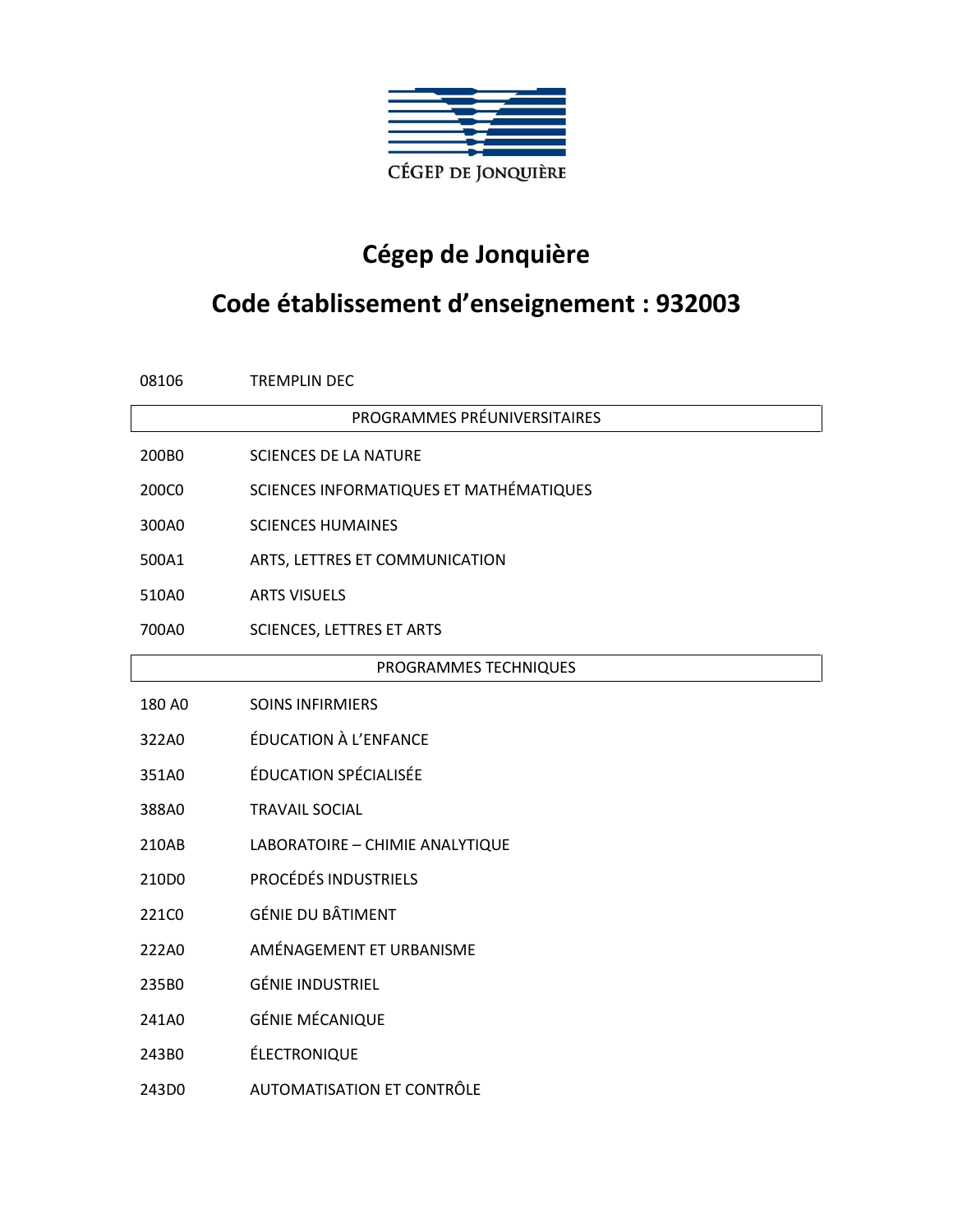- 260B0 ENVIRONNEMENT, HYGIÈNE ET SÉCURITÉ AU TRAVAIL
- 410B0 COMPTABILITÉ ET GESTION
- 410D0 GESTION DE COMMERCES
- 412A0 BUREAUTIQUE
- 420B0 INFORMATIQUE
- 581A1 INTÉGRATION MULTIMÉDIA
- 589C0 CINÉMA ET TÉLÉVISION
- 589B0 COMMUNICATION DANS LES MÉDIAS
	- 589BA RADIO
	- 589BB PUBLICITÉ
	- 589BC JOURNALISME

## **FORMATION CONTINUE - ATTESTATION D'ÉTUDES COLLÉGIALES (AEC)**

## **ADMINISTRATIF / GESTION**

| LCA6A                                   | ASSURANCE DE DOMMAGES                                            |  |
|-----------------------------------------|------------------------------------------------------------------|--|
| LCAF5                                   | <b>GESTION DE COMMERCES</b>                                      |  |
| LCA.FH                                  | COORDINATION DU COMMERCE ÉLECTRONIQUE                            |  |
|                                         | LEA.D8 PRÉVENTION ET INTERVENTION EN CYBERSÉCURITÉ               |  |
| <b>COMMUNICATION / MÉDIAS</b>           |                                                                  |  |
|                                         | NWY1L                 STRATÉGIES ET ANIMATION DE RÉSEAUX SOCIAUX |  |
| NWY1H                                   | ANIMATION/JOURNALISME EN RADIO COMMUNAUTAIRE ET AUTOCHTONE       |  |
| <b>NWY22</b>                            | ARTISTE DE COMPOSITION EN EFFET VISUELS                          |  |
| INDUSTRIEL / PHYSIQUE / AGROALIMENTAIRE |                                                                  |  |

- EJN1H ORGANISATION SCIENTIFIQUE DU TRAVAIL
- EJN1F GESTION DE LA PRODUCTION
- EJN1G COORDINATION D'UNE ÉQUIPE DE PRODUCTION
- ELC1Z CONCEPTION MÉCANIQUE
- EJN19 GÉNIE INDUSTRIEL ET AMÉLIORATION CONTINUE